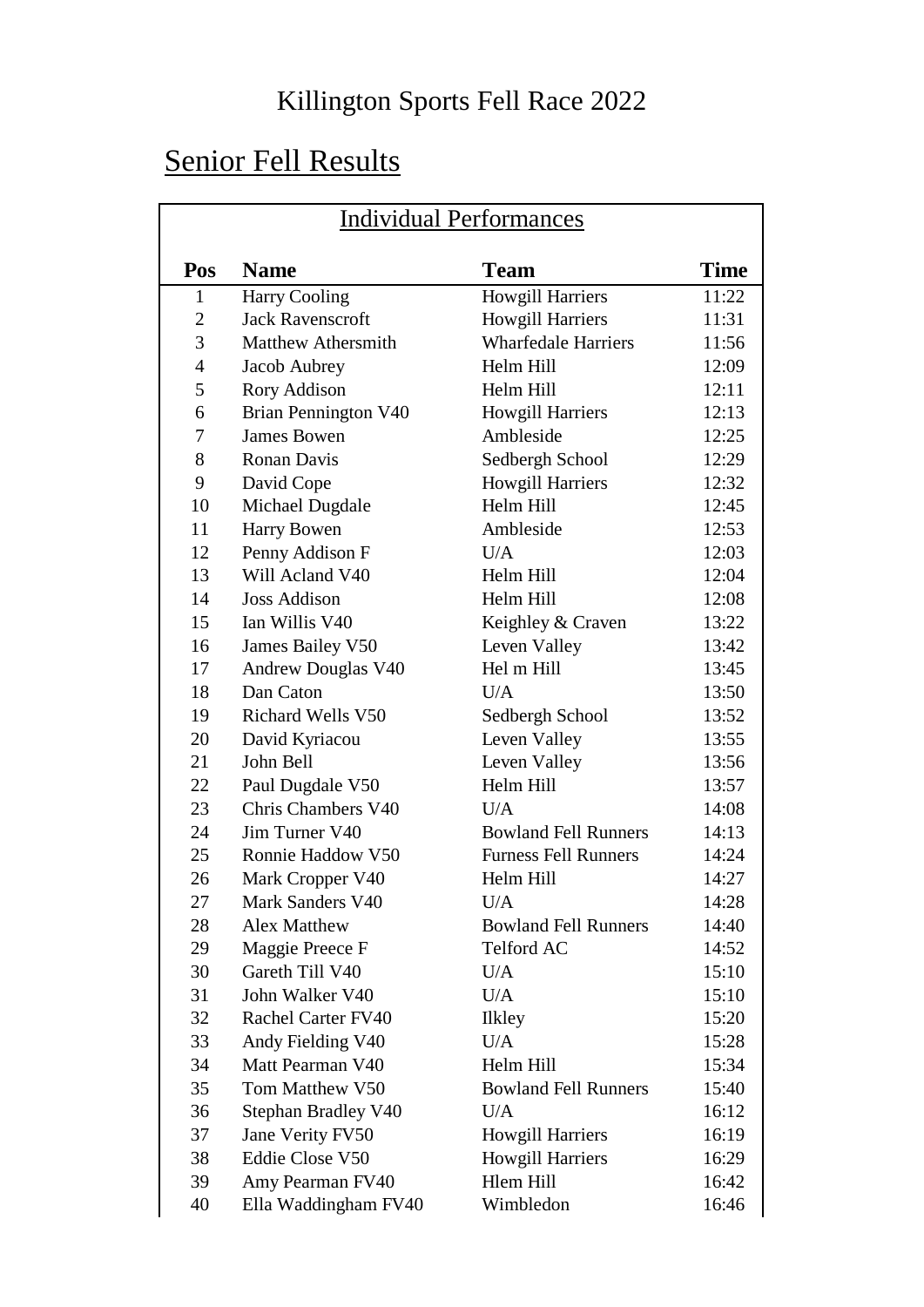| 41 | Benjie Grundy             | <b>Wharfedale Harriers</b>  | 17:25 |
|----|---------------------------|-----------------------------|-------|
| 42 | Rachael Mellor FV50       | <b>Howgill Harriers</b>     | 17:32 |
| 43 | Susan Wheeldon-Gorst FV50 | Bury AC                     | 17:41 |
| 44 | Phil Caton V60            | U/A                         | 17:43 |
| 45 | David Roper V60           | <b>Howgill Harriers</b>     | 17:59 |
| 46 | Lisa Woods FV40           | Wimbledon                   | 18:15 |
| 47 | Colin Valentine V60       | Keswick                     | 18:34 |
| 48 | Charlie Vereker           | U/A                         | 18:37 |
| 49 | Stephen Leadbetter        | Leven Valley                | 18:38 |
| 50 | Sally Brassington FV40    | Lancaster & Morecambe       | 18:40 |
| 51 | Frans Strydom V40         | <b>Furness Fell Runners</b> | 19:11 |
| 52 | Denise Tunstall FV50      | <b>Durham Fell Runners</b>  | 19:18 |
| 53 | Alison Preece FV50        | Telford AC                  | 19:55 |
| 54 | Jo Matthew FV40           | <b>Bowland Fell Runners</b> | 20:56 |
| 55 | Sian Norman FV40          | <b>Howgill Harriers</b>     | 21:20 |
| 56 | Katie Shrine FV40         | Helm Hill                   | 21:28 |
| 57 | Geoff Thompson V60        | <b>Wharfedale Harriers</b>  | 21:39 |
| 58 | Su Thompson FV50          | <b>Wharfedale Harriers</b>  | 21:45 |
| 59 | Mike Addison V60          | U/A                         | 23:51 |
| 60 | Kris Clayton V40          | <b>Wharfedale Harriers</b>  | 26:40 |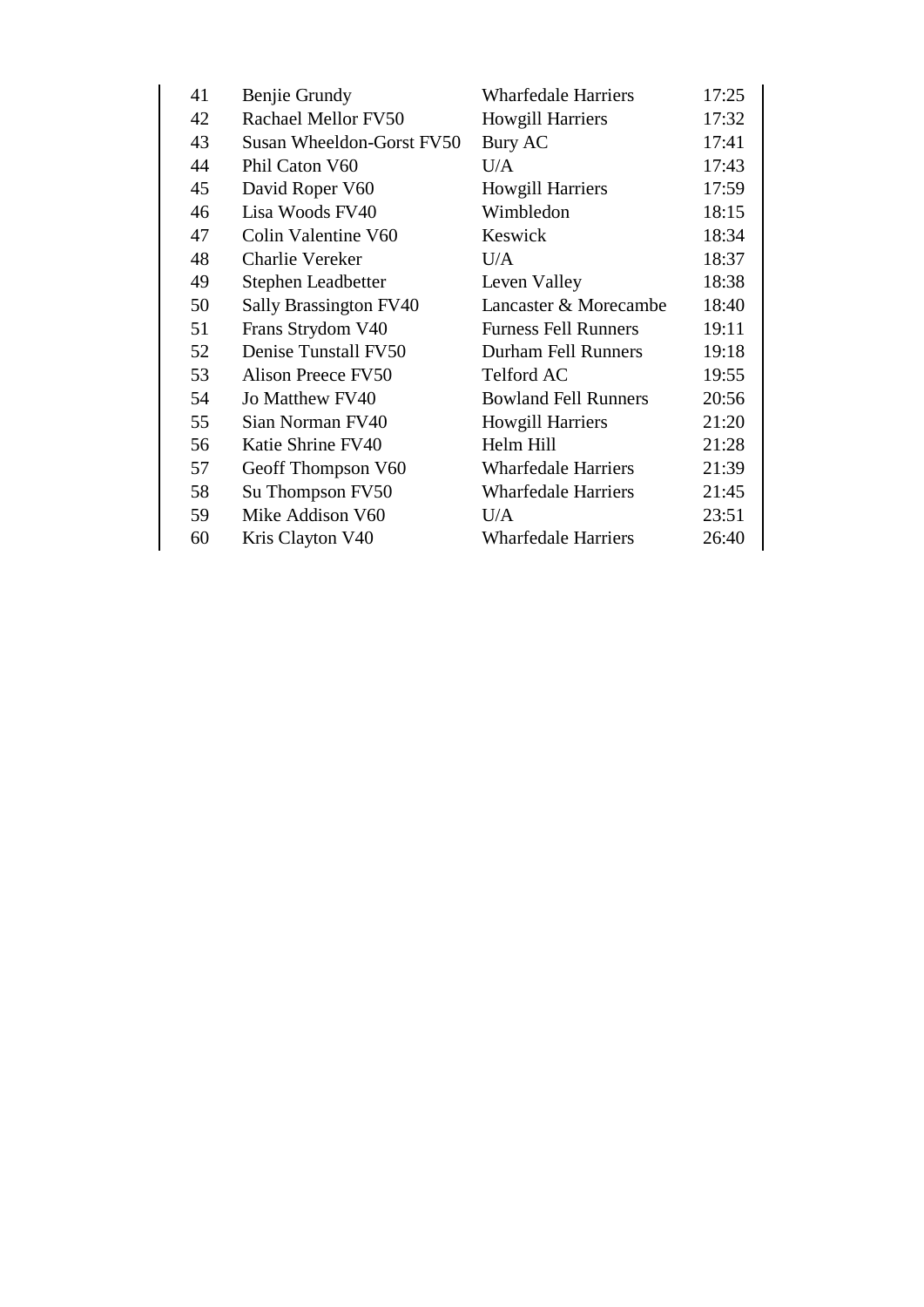# 16 & Under Results

| Individual Performances |                             |                             |             |
|-------------------------|-----------------------------|-----------------------------|-------------|
| <b>Pos</b>              | <b>Name</b>                 | <b>Team</b>                 | <b>Time</b> |
| 1                       | Oliver Oldham               | Leven Valley                | 09:53       |
| $\overline{2}$          | Jack Eccles                 | U/A                         | 10:20       |
| 3                       | Georgia Brown F             | Leven Valley                | 10:33       |
| 4                       | Stan Allen                  | I <sub>I/A</sub>            | 10:42       |
| 5                       | Caleb Carter                | Helm Hill                   | 11:02       |
| 6                       | Sophie Cowin F              | Kendal AAC                  | 11:03       |
| 7                       | <b>Charlotte Chambers F</b> | Keighley & Craven           | 11:37       |
| 8                       | George Chambers             | U/A                         | 11:45       |
| 9                       | Naomi Carter F              | Helm Hill                   | 12:03       |
| 10                      | Kate Collin F               | Kendal AAC                  | 12:04       |
| 11                      | Vicky Woos F                | <b>Howgill Harriers</b>     | 13:13       |
| 12                      | Jem Cropper                 | Helm Hill                   | 13:33       |
| 13                      | <b>Cate Matthew F</b>       | <b>Bowland Fell Runners</b> | 13:34       |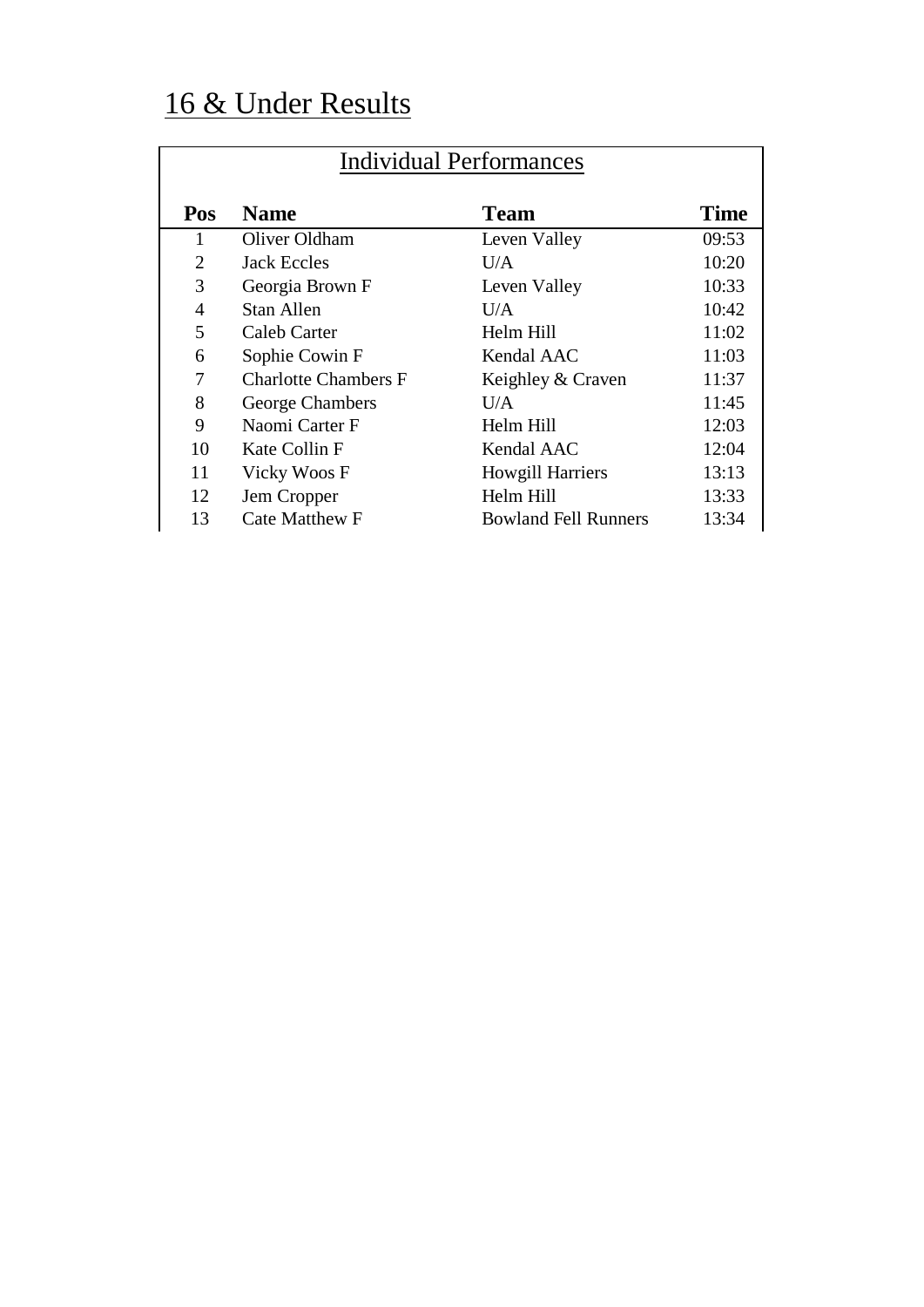## 13 & Under Results

| <b>Individual Performances</b> |                         |                             |             |
|--------------------------------|-------------------------|-----------------------------|-------------|
|                                |                         |                             |             |
| Pos                            | <b>Name</b>             | <b>Team</b>                 | <b>Time</b> |
| $\mathbf{1}$                   | <b>Jack Sanderson</b>   | <b>Settle Harriers</b>      | 07:17       |
| $\overline{2}$                 | Noah Wadsworth          | Helm Hill                   | 07:28       |
| 3                              | <b>Ben Brassington</b>  | Lancaster & Morecambe       | 07:42       |
| $\overline{4}$                 | Alfie Addison           | Helm Hill                   | 07:52       |
| 5                              | John Williamson         | Leven Valley                | 08:03       |
| 6                              | <b>Toby Acland</b>      | Helm Hill                   | 08:31       |
| 7                              | Evan Mulvaney           | Helm Hill                   | 08:32       |
| 8                              | Millie Jebb F           | Helm Hill                   | 08:36       |
| 9                              | Lucy Bell F             | Leven Valley                | 08:53       |
| 10                             | <b>Harvey Shaw</b>      | Ambleside                   | 09:03       |
| 11                             | Isla Pearman F          | Helm Hill                   | 09:06       |
| 12                             | Cara Bradley F          | Ambleside                   | 09:16       |
| 13                             | Julia Fielding F        | <b>Howgill Harriers</b>     | 09:34       |
| 14                             | Lucy Hetherington F     | U/A                         | 09:38       |
| 15                             | <b>Oscar Clayton</b>    | <b>Wharfedale Harriers</b>  | 09:48       |
| 16                             | <b>Ewan Morrison</b>    | U/A                         | 09:50       |
| 17                             | <b>Annie Chambers F</b> | Keighley & Craven           | 09:51       |
| 18                             | <b>William Coke</b>     | U/A                         | 09:59       |
| 19                             | <b>Izzy Sanderson F</b> | Hel Hill                    | 10:07       |
| 20                             | Lill-Grace Clayton F    | <b>Wharfedale Harriers</b>  | 10:10       |
| 21                             | Emily MacPherson F      | <b>Bowland Fell Runners</b> | 10:15       |
| 22                             | <b>James Verity</b>     | <b>Howgill Harriers</b>     | 10:43       |
| 23                             | Sophie Norman F         | <b>Howgill Harriers</b>     | 10:56       |
| 24                             | Zac Thomas              | Helm Hill                   | 11:17       |
| 25                             | <b>Florrie Haddow F</b> | <b>Furness Fell Runners</b> | 11:18       |
| 26                             | <b>Betsy Willis F</b>   | <b>Wharfedale Harriers</b>  | 12:35       |
| 27                             | Eva Sedgley F           | U/A                         | 14:15       |
| 28                             | Elsie May F             | Sedbergh School             | 15:36       |
| 29                             | <b>Oliver Newbold</b>   | U/A                         |             |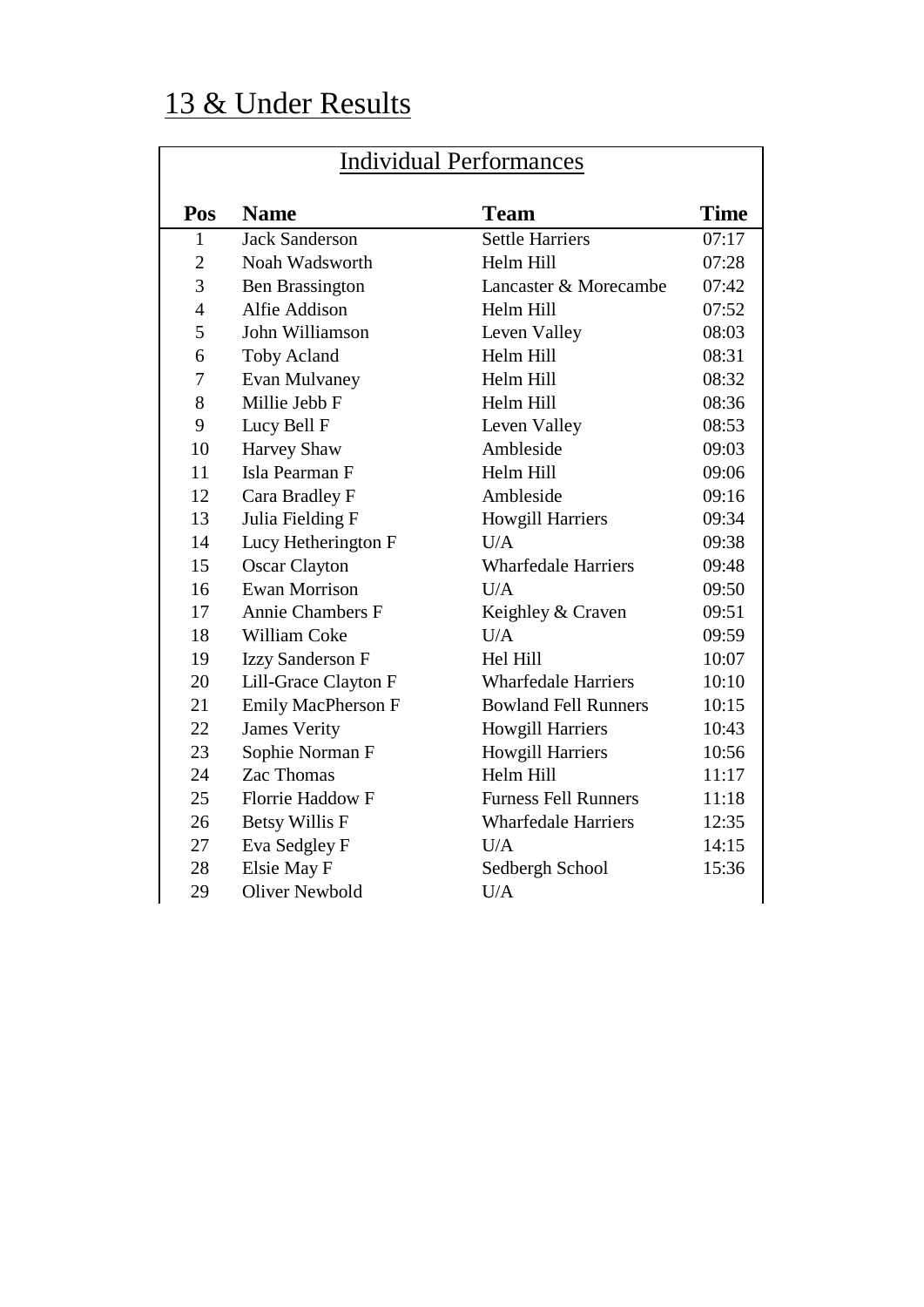# 11 & Under Results

| <b>Individual Performances</b> |                           |                             |             |
|--------------------------------|---------------------------|-----------------------------|-------------|
| Pos                            | <b>Name</b>               | <b>Team</b>                 | <b>Time</b> |
| 1                              | <b>Robert Carter</b>      | <b>Ilkley</b>               | 05:29       |
| $\overline{2}$                 | Sam Oldham                | Leven Valley                | 05:37       |
| 3                              | Demitri Kyriacou          | Leven Valley                | 05:53       |
| $\overline{4}$                 | <b>William Moorhouse</b>  | U/A                         | 05:55       |
| 5                              | William Coligher          | <b>Howgill Harriers</b>     | 05:58       |
| 6                              | Izzy Patefield F          | <b>Wharfedale Harriers</b>  | 06:01       |
| 7                              | Isla Jebb F               | Helm Hill                   | 06:02       |
| 8                              | Harriet Carter F          | Ilkley                      | 06:03       |
| 9                              | Louis Till                | U/A                         | 06:13       |
| 10                             | Henry Coke                | U/A                         | 06:14       |
| 11                             | <b>Harry Mason</b>        | U/A                         | 06:18       |
| 12                             | <b>Ben Mulvaney</b>       | Helm Hill                   | 06:20       |
| 13                             | Rowan Bradley             | Ambleside                   | 06:21       |
| 14                             | Jos Jebb                  | Helm Hill                   | 06:22       |
| 15                             | Charlie Hodgson           | Helm Hill                   | 06:23       |
| 16                             | <b>Ghyll Baker</b>        | Helm Hill                   | 06:27       |
| 17                             | Sophie Brady F            | <b>Wharfedale Harriers</b>  | 06:27       |
| 18                             | Matthew Hetherington      | U/A                         | 06:33       |
| 19                             | <b>Emmy Ranner F</b>      | Helm Hill                   | 06:37       |
| 20                             | <b>Carl Sanderson</b>     | <b>Settle Harriers</b>      | 06:54       |
| 21                             | Grace Coligher F          | <b>Howgill Harriers</b>     | 07:08       |
| 22                             | Thomas Chapman            | <b>Bowland Fell Runners</b> | 07:09       |
| 23                             | <b>James Sedgley</b>      | U/A                         | 07:10       |
| 24                             | Lara Collin F             | Kendal AAC                  | 07:14       |
| 25                             | Madisyn Strydom F         | <b>Furness Fell Runners</b> | 07:20       |
| 26                             | Ira Ash                   | U/A                         | 07:20       |
| 27                             | Archie Rendall            | U/A                         | 07:25       |
| 28                             | <b>Sebastian Chambers</b> | Keighley & Craven           | 07:26       |
| 29                             | Jasmine Parler F          | U/A                         | 07:28       |
| 30                             | Seb Walker                | U/A                         | 07:29       |
| 31                             | Loppy Wadsworth F         | Helm Hill                   | 07:32       |
| 32                             | Daniel Mitchell           | U/A                         | 07:32       |
| 33                             | Daisy Allen F             | U/A                         | 07:33       |
| 34                             | Leo Oxley                 | U/A                         | 07:48       |
| 35                             | Eva Roe F                 | Helm Hill                   | 07:50       |
| 36                             | <b>Matthew Nugent</b>     | Helm Hill                   | 07:51       |
| 37                             | Freddie Crawford          | Hel Hill                    | 07:55       |
| 38                             | Katherine Vereker F       | U/A                         | 07:56       |
| 39                             | William Evans             | <b>Settle Harriers</b>      | 07:56       |
| 40                             | Will Jackson              | U/A                         | 08:01       |
| 41                             | <b>Ethan Deluxson</b>     | U/A                         | 08:23       |
| 42                             | Jess Norman F             | Howgill Harriers            | 09:04       |